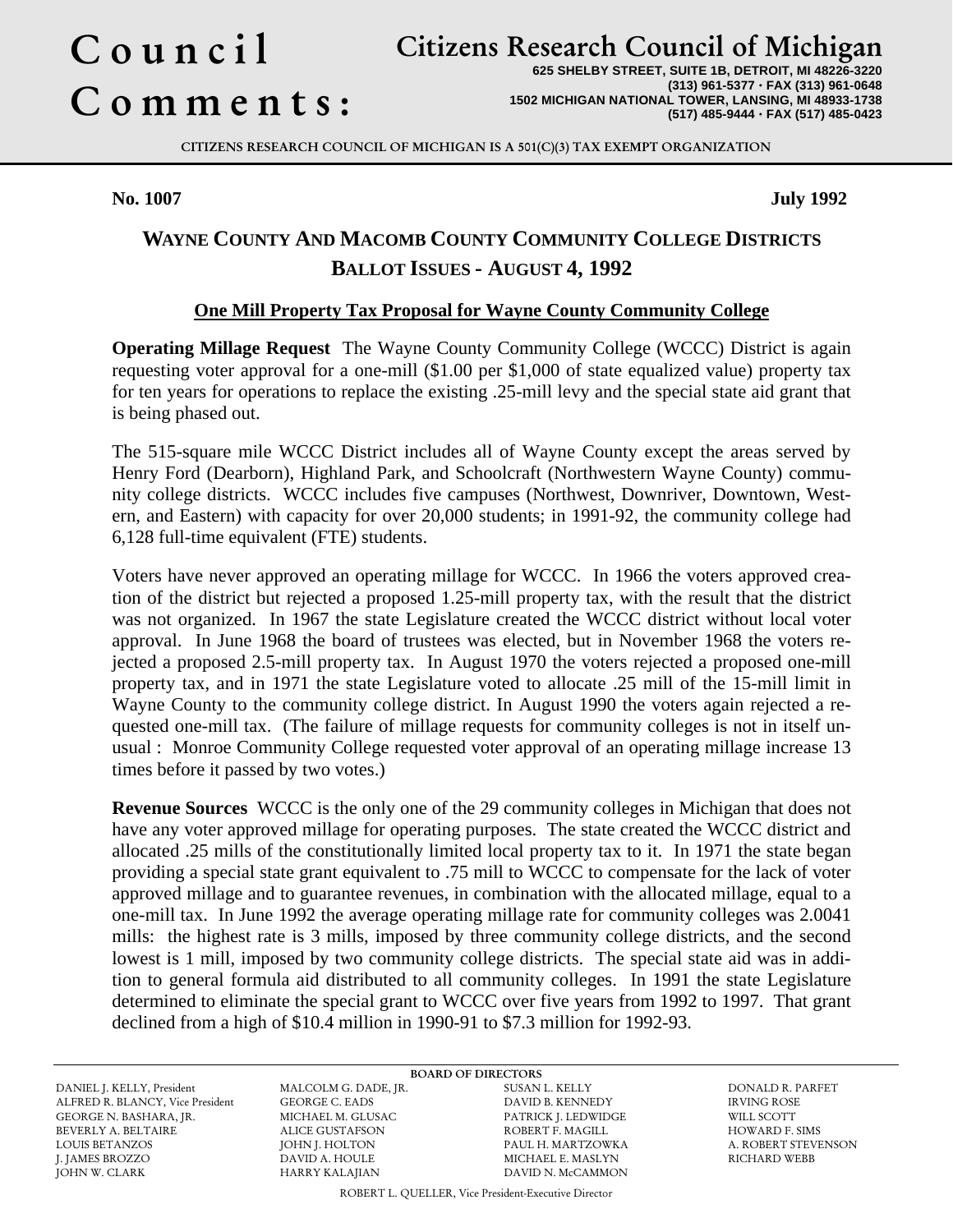Community colleges are financed by a combination of property taxes, state aid, tuition and fees, and other revenues. Lack of voter approved millage and receipt of the compensating special state grant combine to make the WCCC general fund revenue mix atypical, but Wayne County Community College did have the fourth highest total revenues and the third highest total expenditures per full time equivalent (FTE) pupil in 1990-91.

The .25 mill allocated to WCCC generated \$625 per FTE pupil, while the average property tax of the 29 community colleges was \$1,256 per FTE pupil. State aid contributed \$3,676 per FTE pupil at WCCC, but only \$1,708 per FTE pupil on average. WCCC received \$109 less per pupil from tuition and fees than the average.

**Tuition** In 1991-92, 97% of total student credit hours at WCCC were provided to in-district pupils. This was the highest percentage of credit hours provided to in-district pupils by any of the 29 community colleges in the state. The state average was 70% of credit hours provided to in-district pupils and 30% of credit hours provided to out-district pupils.

WCCC raised in-district tuition from \$35 to \$37 per credit hour in 1991-92. The average indistrict tuition rate for the 29 Michigan community colleges in 1991-92 was \$34.87 per credit hour; the lowest rate was \$22.00 and the highest was \$43.00. The rates of neighboring community colleges in 1991-92 range from \$34 to \$40 per credit hour for residents, and from \$53 to \$61 for non-residents. The proposed September 1992 tuition rate for WCCC of \$53.50 per credit hour would be among the highest in-district rates in the states but comparable to what WCCC residents would pay in non-resident tuition at other community colleges.

**One Mill** If the millage proposal is approved in August, the one mill could be levied in December 1992. The .25 mill allocated to WCCC from the 15-mill limit would be terminated and would be available for reallocation, probably to local school districts within the WCCC District (that .25 mill in property tax would also generate additional state aid for in-formula school districts). The special state grant, which is paid in nine equal payments, would be terminated in February. One mill in the WCCC District would generate about \$16 million, which would replace the \$4 million from the allocated .25 mill and the declining state grant which is currently budgeted at \$7.3 million for 1992-93. WCCC would benefit by a net increase in operating revenues of about \$4.7 million, or about 127o of the current year budget of \$40 million.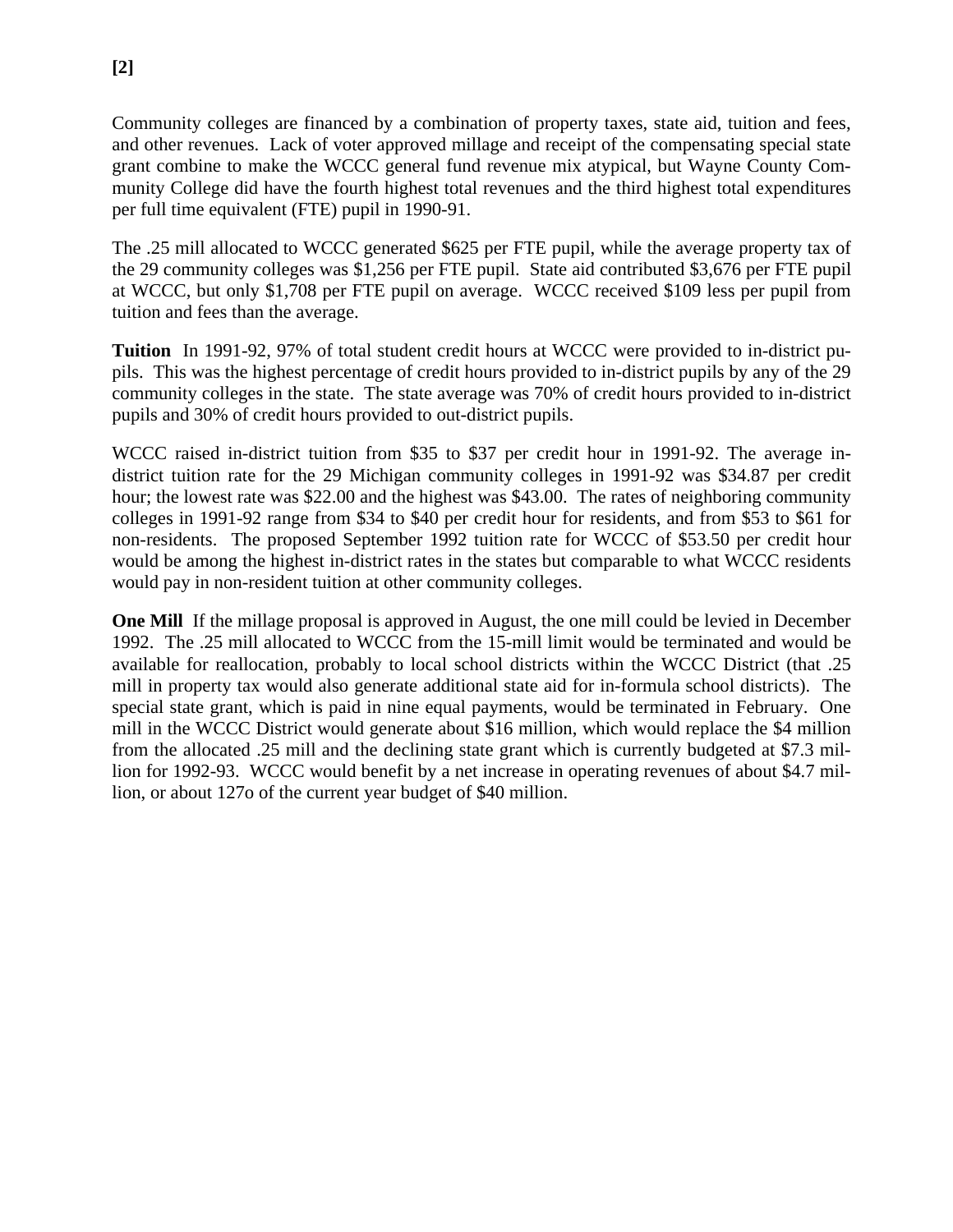#### **Macomb Community College Operating Millage Renewal and Bond Proposal**

Macomb Community College (MCC) is requesting a renewal for four years of .33 mill (\$0.33 per \$1,000 of state equalized value) and authorization for a \$15.9 million bond proposal.

**Operating Millage** In the early 1980s Macomb Community College trustees recognized a need for an institution that granted bachelor degrees in Macomb County, and understood that the community college was not going to become a four-year institution. They developed a plan for a university partnership program that would make it economically feasible for Macomb County residents to obtain a bachelor degree without leaving the county, and eventually sold that plan to the voters. After two defeats at the polls in 1986, when requests were for .67-mill for 20 years, a community college request for .33 mill for four years was approved in 1988. Revenues were to be used to construct a new building, the University Center at the Center Campus in Clinton Township, plus associated site improvements and parking facilities, and to fund operations for the first four years. That building was designed to house a partnership program with four-year institutions whereby those universities would offer classes using Macomb Community College facilities. Wayne State University, Central Michigan University, University of Detroit, Walsh College, and Oakland University now make 15 bachelor degree programs available to individuals who have earned associate degrees. In the fall of 1991 headcount enrollment was 1,160; in the spring of 1992, headcount enrollment was 1,236. A survey found that 71% of those enrolled in the bachelor degree partnership program were former MCC students.

The requested renewal of .33-mill would raise \$4.2 million annually. This would provide a continued operating subsidy for the University Center of \$700,000 annually; expansion of the center campus library, at a cost of \$9.1 million, to double the square footage and increase the number of books from 50,000 to 120,000; and program development to increase the number of bachelor programs offered (the first priority is addition of an engineering degree program).

**Bond Proposal** Macomb Community College is also requesting approval to sell \$15.9 million of unlimited tax bonds to update and replace equipment and renovate and preserve facilities and sites at the three campuses. Voters of Macomb County approved the sale of \$19.2 million in unlimited tax bonds on November 8, 1988, for equipment replacement and facilities renovation "for renovation, repair, updating and replacement of equipment, buildings, and security lighting, most of which have had more than 20 years of use." Those bonds have been sold in increments of \$4.8 million in 1989, 1990, and 1992. The term of each bond issue was four years. The remaining \$4.8 million of the 1988 bond authorization is unsold.

The requested \$15.9 million bond authorization would allow MCC to continue the renovation program: \$6.6 million for renovations; \$5.5 million for institutional equipment; \$1.8 for improvements to student service systems; and \$2 million for mandated environmental improvements and handicapped facilities. The capital program has been planned with the intent of keeping the debt service levy at or under .5 mill.

There is a question as to why MCC would choose to fund ongoing maintenance and improvement activities in such an expensive way. If the decision has been made to have a program that costs no more than .5 mill annually, MCC could request voter approval of a tax levy of up to .5 mill to fund that program. Frequent sales of small amounts of debt for short (four-year) terms results in MCC paying large fees for each sale, as well as paying interest on the debt, all of which could be